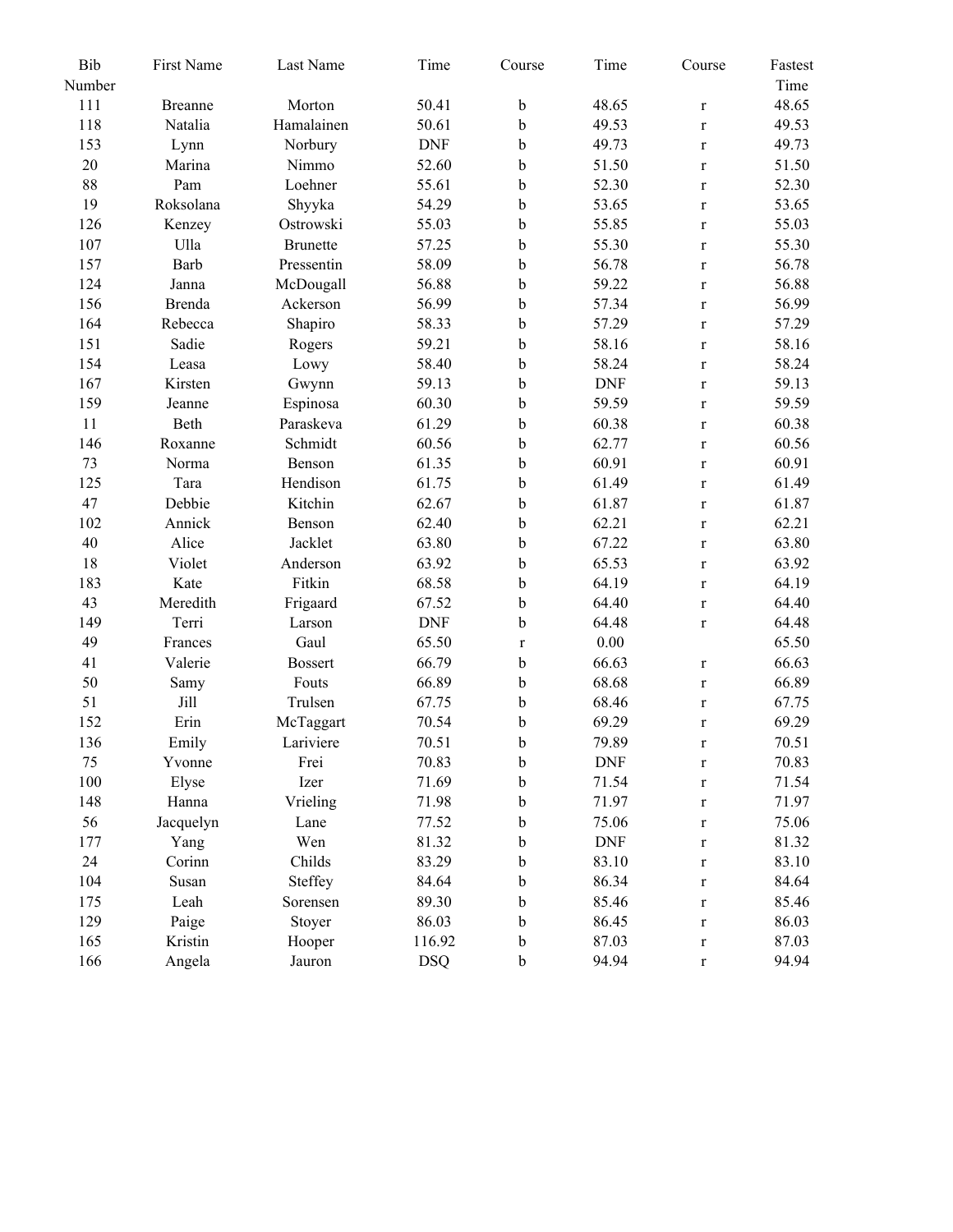| Bib    | First Name  | Last Name    | Time       | Course      | Time     | Course      | Fastest |
|--------|-------------|--------------|------------|-------------|----------|-------------|---------|
| Number |             |              |            |             |          |             | Time    |
| 112    | Steve       | Sarich       | 45.99      | $\mathbf b$ | 45.72    | $\mathbf r$ | 45.72   |
| 116    | Kyle        | Taylor       | 46.53      | $\mathbf b$ | 45.81    | $\mathbf r$ | 45.81   |
| 95     | Mike        | Peck         | 47.29      | b           | 46.08    | $\mathbf r$ | 46.08   |
| 34     | Christian   | Bennett      | 48.38      | $\mathbf b$ | 46.50    | $\mathbf r$ | 46.50   |
| 58     | Paul        | Soper        | 47.34      | b           | 46.81    | $\mathbf r$ | 46.81   |
| 122    | James       | Cory         | 47.73      | $\bf b$     | 46.84    | $\mathbf r$ | 46.84   |
| 29     | Adam        | Miller       | 47.20      | $\bf b$     | 46.89    | $\mathbf r$ | 46.89   |
| 52     | Gunter      | Bergner      | 46.93      | $\bf b$     | 47.03    | $\mathbf r$ | 46.93   |
| 66     | Peter       | Dodd         | 47.65      | $\rm b$     | 47.33    | $\mathbf r$ | 47.33   |
| 60     | Dale        | Parshall     | 48.94      | $\rm b$     | 47.65    | $\mathbf r$ | 47.65   |
| 117    | Blake       | Hamalainen   | 49.56      | $\bf b$     | 48.26    | $\mathbf r$ | 48.26   |
| 26     | <b>ALEX</b> | <b>SMOOT</b> | 48.71      | $\bf b$     | 48.57    | $\mathbf r$ | 48.57   |
| 72     | Mark        | Stanford     | 51.27      | $\rm b$     | 49.69    | $\mathbf r$ | 49.69   |
| 155    | Paul        | Lyshaug      | 53.22      | $\rm b$     | 50.23    | $\mathbf r$ | 50.23   |
| 86     | Tyler       | Malstrom     | <b>DNF</b> | $\bf b$     | 50.24    | $\mathbf r$ | 50.24   |
| 119    | Sam         | Loos         | 51.33      | $\bf b$     | 50.59    | $\mathbf r$ | 50.59   |
| 81     | Jon         | Brenna       | 50.76      | $\mathbf b$ | 50.81    | $\mathbf r$ | 50.76   |
| 32     | Ryan        | Rooper       | 51.57      | b           | 50.87    | $\mathbf r$ | 50.87   |
| 94     | Jason       | Peck         | 51.15      | $\bf b$     | 50.91    | $\mathbf r$ | 50.91   |
| 241    | Gabe        | Bertell      | 51.12      | b           | $0.00\,$ |             | 51.12   |
| $80\,$ | Gary        | Gunderson    | 51.33      | $\bf b$     | 52.40    | $\mathbf r$ | 51.33   |
| 106    | Ryan        | Steffey      | 52.05      | b           | 51.39    | $\mathbf r$ | 51.39   |
| 91     | Jason       | Rogers       | 53.46      | $\rm b$     | 51.50    | $\mathbf r$ | 51.50   |
| 96     | Mark        | Conan        | 52.45      | $\mathbf b$ | 52.33    | $\mathbf r$ | 52.33   |
| 121    | Mark        | Crawford     | 52.53      | $\rm b$     | 52.44    | $\mathbf r$ | 52.44   |
| 158    | Dano        | Alexander    | 52.50      | $\bf b$     | 53.06    | $\mathbf r$ | 52.50   |
| 16     | Farzin      | Ghezel       | 52.56      | $\bf b$     | 52.58    | $\mathbf r$ | 52.56   |
| 59     | Andrew      | Murphy       | 53.01      | $\rm b$     | 53.38    | $\mathbf r$ | 53.01   |
| $10\,$ | Chris       | Wiley        | 54.06      | $\rm b$     | 53.05    | $\mathbf r$ | 53.05   |
| 64     | Bruce       | Parshall     | 53.97      | $\bf b$     | 53.10    | $\mathbf r$ | 53.10   |
| 98     | Tim         | Cayton       | 55.66      | $\bf b$     | 53.10    | $\mathbf r$ | 53.10   |
| 133    | Richard     | Jones        | 55.98      | $\mathbf b$ | 53.87    | $\mathbf r$ | 53.87   |
| 110    | Dennis      | Dries        | 54.07      | b           | 54.89    | $\mathbf r$ | 54.07   |
| 123    | Derrick     | Tanner       | 54.88      | $\mathbf b$ | 54.34    | $\mathbf r$ | 54.34   |
| 31     | Rob         | Smoot        | 54.57      | b           | 60.01    | $\mathbf r$ | 54.57   |
| 189    | <b>Brad</b> | Tollefson    | 54.82      | $\mathbf r$ | $0.00\,$ |             | 54.82   |
| 120    | Daniel      | Mancuso      | 56.35      | $\mathbf b$ | 55.05    | $\mathbf r$ | 55.05   |
| 243    | John        | Shuman       | 55.85      | $\mathbf b$ | 55.28    | $\mathbf r$ | 55.28   |
| 101    | David       | Izer         | 55.35      | $\mathbf b$ | 56.00    | $\mathbf r$ | 55.35   |
| 135    | Richard     | Dodge        | 55.39      | $\mathbf b$ | 55.95    | $\mathbf r$ | 55.39   |
| 21     | Jonathan    | Rogers       | 55.48      | b           | 55.61    | $\mathbf r$ | 55.48   |
| 141    | Matthew     | Schmidt      | 56.60      | b           | 55.64    | $\mathbf r$ | 55.64   |
| 69     | Bob         | Lawrence     | 57.49      | $\mathbf b$ | 55.98    | $\mathbf r$ | 55.98   |
| 77     | Chad        | Harris       | 60.63      | b           | 56.30    | $\mathbf r$ | 56.30   |
| 65     | Jeff        | Langfeldt    | 56.40      | $\mathbf b$ | 56.32    | $\mathbf r$ | 56.32   |
| 99     | Tim         | Culligan     | 58.05      | $\mathbf b$ | 56.50    | $\mathbf r$ | 56.50   |
| 17     | Steve       | Pedersen     | 58.02      | $\mathbf b$ | 56.95    | $\mathbf r$ | 56.95   |
| 22     | Greg        | Estell       | 58.38      | b           | 57.04    | $\mathbf r$ | 57.04   |
| 78     | Greg        | Dilger       | 58.12      | b           | 57.42    | $\mathbf r$ | 57.42   |
| 161    | Zach        | Schroeder    | 58.31      | $\mathbf b$ | 57.51    | $\mathbf r$ | 57.51   |
| 67     | Jack        | Walker       | 57.70      | $\mathbf r$ | $0.00\,$ |             | 57.70   |
| 134    | Christopher | Larson       | 58.28      | b           | 58.06    | $\mathbf r$ | 58.06   |
| 140    | David       | Schmitz      | 59.16      | $\mathbf b$ | 58.21    | $\mathbf r$ | 58.21   |